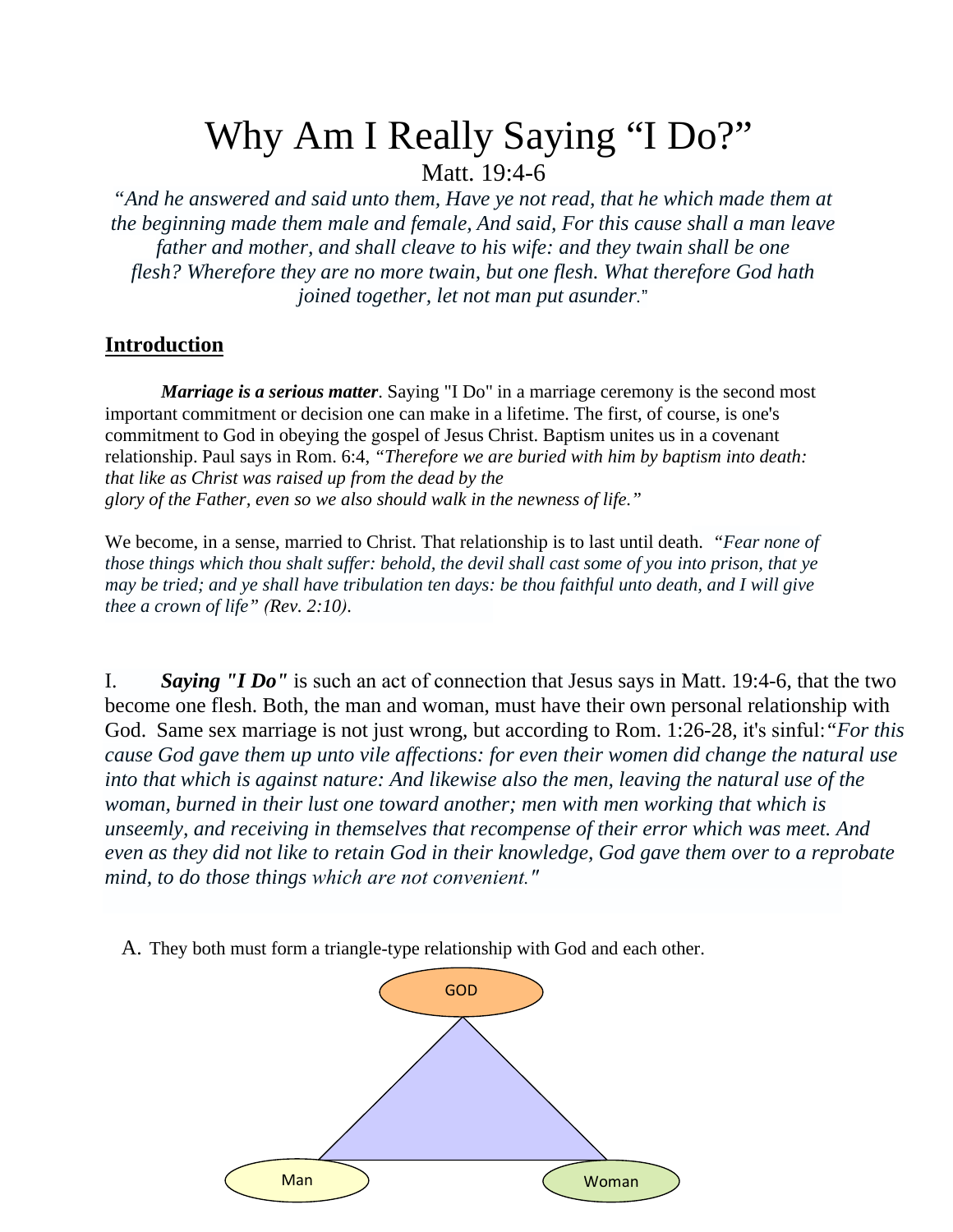- B. This allows God to be in the center and totally connected to their lives.
- II. When the triangle is formed, the following will come easily:
	- A. Both partners will submit themselves to each other and will esteem the other better than themselves: "*Let nothing be done through strife or vainglory; but in lowliness of mind let each esteem other better than themselves" (Phil. 2:3) and "Submitting yourselves one to another in the fear of God" (Eph. 5:21).*
	- B. There must be mutual respect for each other. Read Eph. 5:21(see above). The woman must have a certain level of respect for the man, given that he is the head of his house and has the green light to rule.\* See 1 Cor. 11:3: *"But I would have you know, that the head of every man is Christ; and the head of the woman is the man; and the head of Christ is God."* and *Eph. 5:23-24: "For the husband is the head of the wife, even as Christ is the head of the church: and he is the saviour of the body. Therefore as the church is subject unto Christ, so let the wives be to their own husbands in everything."*

\*Rule in this context does not mean to be a tyrant, but to protect and care for.

- C. The woman also has an important role, because one of her responsibilities is to guide or direct the house. Notice what Paul says in 1 Tim. 5:11-14: *"But the younger widows refuse: for when they have begun to wax wanton against Christ, they will marry; Having damnation, because they have cast off their first faith. And withal they learn to be idle, wandering about from house to house; and not only idle, but tattlers also and busybodies, speaking things which they ought not will therefore that the younger women marry, bear children, guide the house, give none occasion to the adversary to speak reproachfully."* Read Prov. 31:10-31.
- D. The man must earn the respect of his wife as did Abraham from Sarah. This respect was even mentioned by Peter and Paul. Notice Peter's words in 1 Peter 3:6*: "Even as Sara obeyed Abraham, calling him lord: whose daughters ye are,* as *long as ye do well, and are not afraid with any amazement."* Paul echoes the sentiment in Eph. 5:33: *Nevertheless let every one of you in particular so love his wife even as himself; and the wife see that she reverence her husband."*
- E. The man must love his wife as Christ loved the Church. That love manifested in

Christ giving His life, His precious blood for the Church: "*Take*

*heed therefore unto yourselves, and to all the flock, over which the Holy Ghost hath made you overseers, to feed the church of God, which he hath purchased with his own blood" (Acts 20:28).* Also see Eph. 5:25:*"Husbands, love your wives, even as Christ also loved the church, and gave himself for it;"*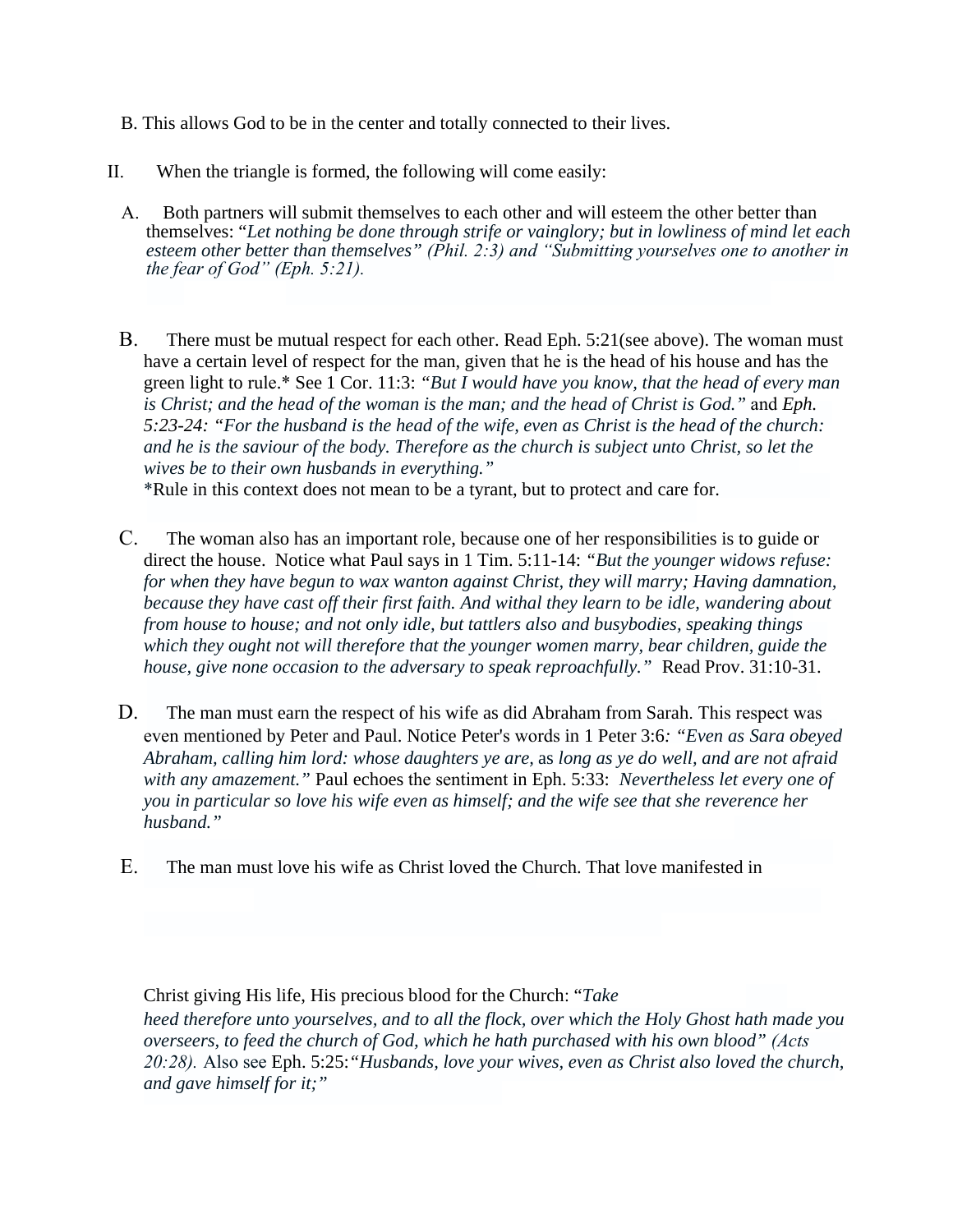F. The man must also love his wife as he loves his own body according to Eph. 5:28-29: *"So ought men to love their wives as their own bodies. He that loveth his wife loveth himself. For no man ever yet hated his own flesh; but nourisheth and cherisheth it, even as the Lord the church."* Given all the above, am I really ready to say, "I Do" with no hesitations?

We must not doubt or stagger like Abraham in Rom. 4:18-22: *"Who against hope believed in hope, that he might become the father of many nations; according to that which was spoken, So shall thy seed be. And being not weak in faith, he considered not his own body now dead, when he was about an hundred years old, neither yet the deadness of Sara's womb: He staggered not at the promise of God through unbelief; but was strong in faith, giving glory to God; And being fully persuaded that, what he had promised, he was able also to perform. And therefore it was imputed to him for righteousness."*

III. The point is often made, "No one is perfect. She is not perfect and neither am I."

The Word of God (when obeyed) can make us perfect or mature. Notice 2 Tim. 3:16-17: *"All scripture is given by inspiration of God, and is profitable for doctrine, for reproof, for correction, for instruction in righteousness: That the*

*man of God may be perfect, thoroughly furnished unto all good works."* To make a marriage work, each person must have the necessary basic qualities for a healthy marriage. They need to be well-rounded or complete prior to marriage and not look for the marriage to make them happy. The incomplete one could derail the complete one.

IV. The following are some reasons why people say "I Do":

**Reason:** It has been a long-term investment, and I have too much to lose to turn back now. I cannot even begin to think of starting over with someone else.

**Reply:** Do not worry about the investment. God can bless you beyond what you lost: *"So the LORD blessed the latter end of Job more than his beginning: for he had fourteen thousand sheep, and six thousand camels, and a thousand yoke of oxen, and a thousand she asses" (Job 42:12).* Also Eph. 3:20: *"Now unto him that is able to do exceeding abundantly above all that we ask or think, according to the power that worketh in us."*

**Reason:** We have been living together for a while, and it does not look good. We get along fairly well, so marriage is a good option.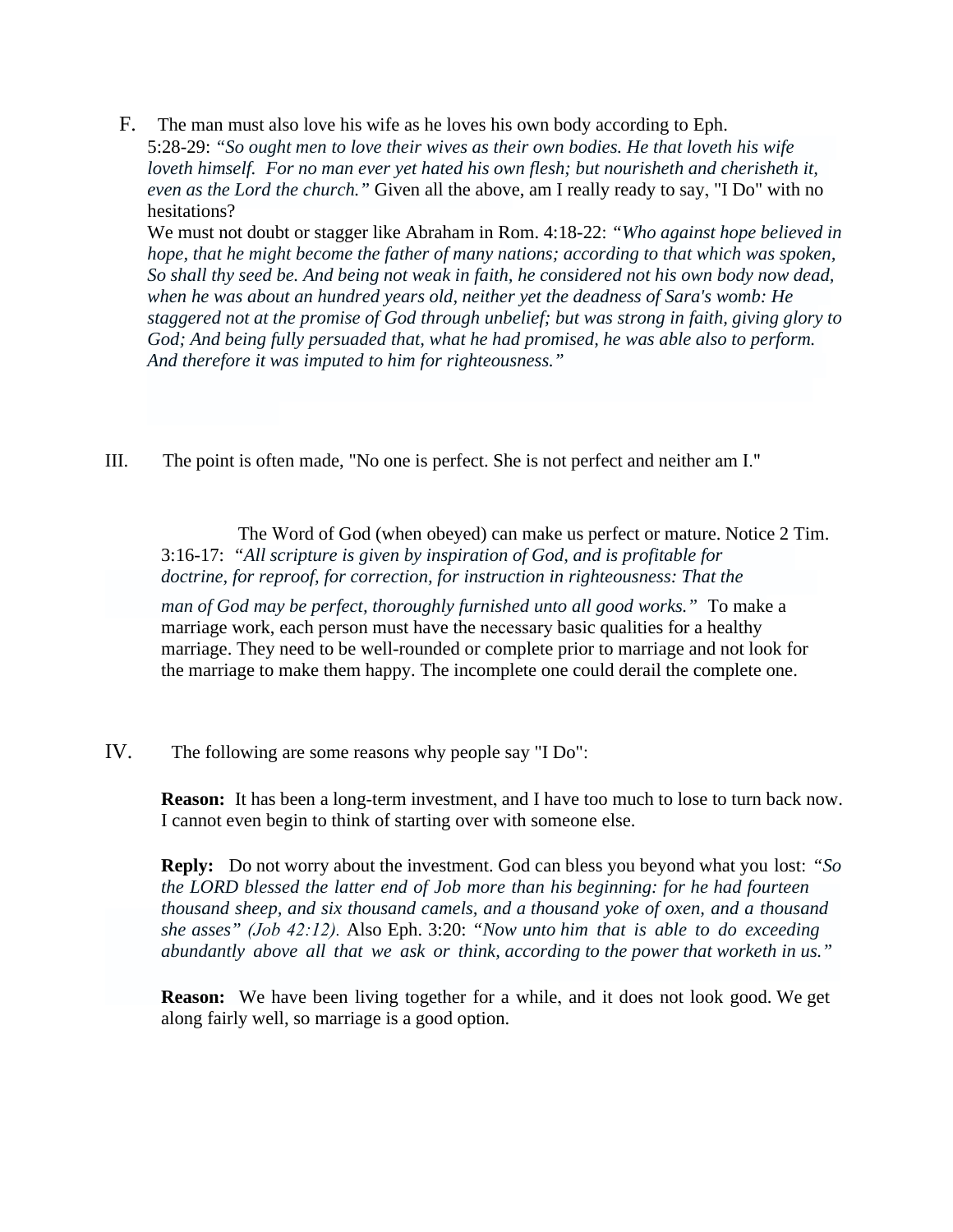**Reply:** Living together does not only look bad, it is a sin. Notice what Jesus says to the Samaritan woman in John 4:15-19*:"The woman saith unto him, Sir, give me this water, that I thirst not, neither come hither to draw. Jesus saith unto her, Go, call thy husband, and come hither. The woman answered and said, I have no husband. Jesus said unto her, Thou hast well said, I have no husband: For thou hast had five husbands; and he whom thou now hast is not thy husband: in that saidst thou truly. The woman saith unto him, Sir, I perceive that thou art a prophet."*

The Hebrew writer states in 13:4, *"Marriage is honorable in all, and the bed undefiled: but whoremongers and adulterers God will judge."* Also, 1 Cor. 7:1-5: *"Now concerning the things whereof ye wrote unto me: It is good for a man not to touch a woman. Nevertheless, to avoid fornication, let every man have his own wife, and let every woman have her own husband. Let the husband render unto the wife due benevolence: and likewise also the wife unto the husband. The wife hath not power of her own body, but the husband: and likewise also the husband hath not power of his own body, but the wife. Defraud ye not one the other, except it be with consent for a time, that ye may give yourselves to fasting and come together again, that Satan tempt you not for your incontinency."*

**Reason:** My biological clock is ticking. In other words, I'm getting older, and there seem to be few prospects in sight or in my world.

**Reply:** Trust God that He will supply all your needs. Read Phil. 4:19: *"But my God shall supply all your need according to his riches in glory by Christ Jesus."* and also Prov. 3:3-6, *"Let not mercy and truth forsake thee: bind them about thy neck; write them upon the table of thine heart: So shalt thou find favor and good understanding in the sight of God and man. Trust in the LORD with all thine heart; and lean not unto thine own understanding. In all thy ways acknowledge him, and he shall direct thy paths."*

 God sometimes saves the best for last: *"And he saith unto them, Draw out now, and bear unto the governor of the feast. And they bare it. When the ruler of the feast had tasted the water that was made wine, and knew not whence it was: (but the servants which drew the water knew;) the governor of the feast called the bridegroom, And saith unto him, Every man at the beginning doth set forth good wine; and when men have well drunk, then that which is worse: but thou hast kept the good wine until now"* (John 2:8-10). Learn to wait on God, and He will renew your strength. Notice Isa. 40:28-31: *"Hast thou not known? hast thou not heard, that the everlasting God, the LORD, the Creator of the ends of the earth, fainteth not, neither is weary? there is no searching of his understanding. He giveth power to the faint; and to them that have no might he increaseth strength. Even the youths shall faint and be weary, and the young men shall utterly fall:*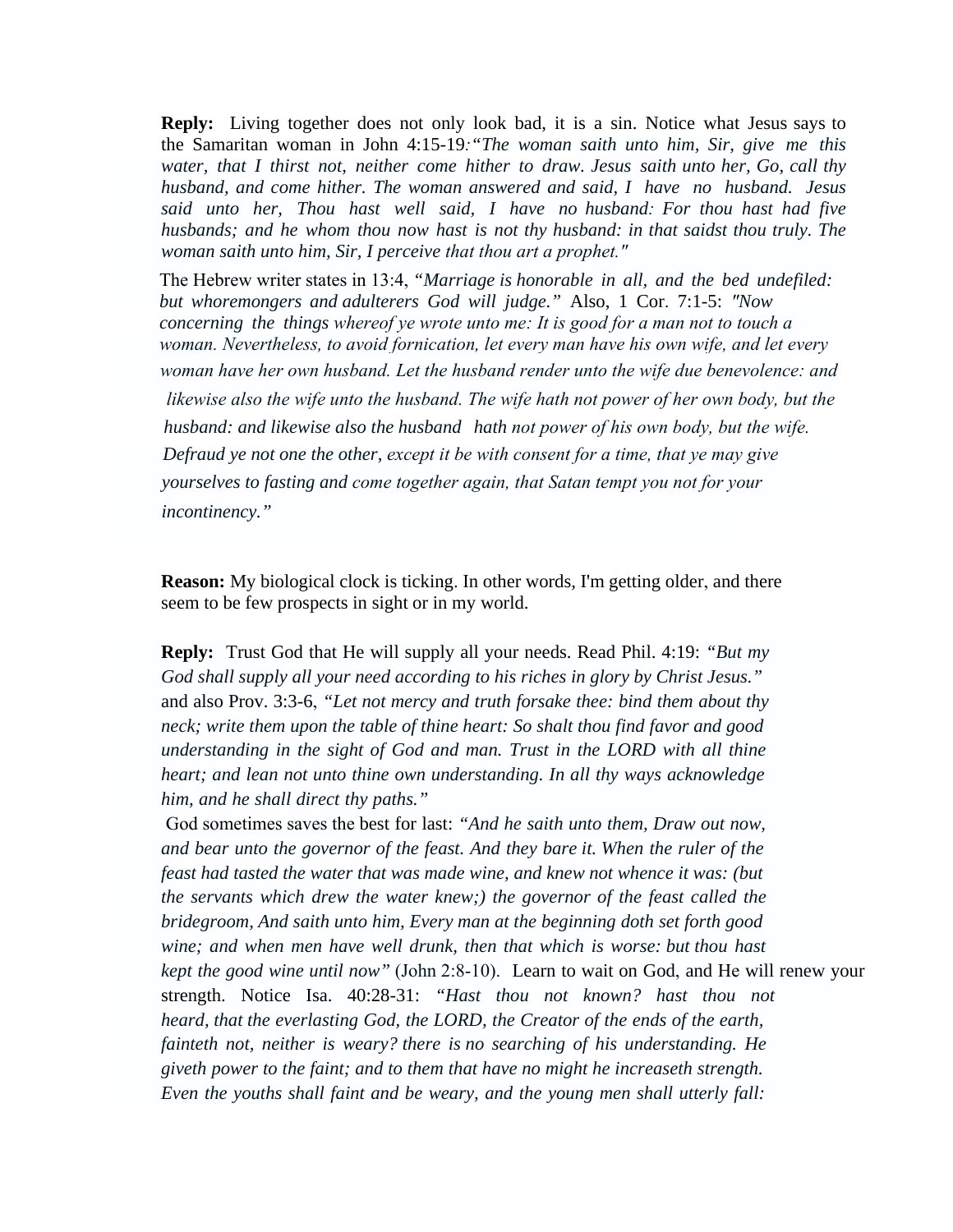*But they that wait upon the LORD shall renew their strength; they shall mount up with wings as eagles; they shall run, and not be weary; and they shall walk, and not faint."*

**Reason:** I have a low self-esteem. I feel as though I will not find anyone better than the person I am presently dating.

**Reply:** You must learn to love yourself as well as forgive yourself. Do not marry at the level of your self-esteem, but marry at your self-worth. You are worth the world to God. God really loves you. You are made in His image according to Gen. 1:27 "*So God created man in his own image, in the image of God created he him; male and female created he them."* You are special according to Ps. 139:*14 "I will praise thee; for I am fearfully and wonderfully made: marvelous are thy works; and that my soul knoweth right well."*

- V. Eight things to consider prior to getting married:
- 1. Do I love this person enough to spend the rest of my life with them?<br>
1. Do I love this person enough to spend the rest of my life with them?<br>
A. Yes B. No C. Not sure gs to consider prior to getting married:<br>
I love this person enough to spend the rest of m<br>
A. Yes B. No C. Not sure
	- 2. How many children do we plan on having, if any? Do we both agree on<br>when, how many, etc.? when, how many, etc.?
	- 3. What are the spending and saving habits of both persons? Also who will be the primary financial person? the primary financial person?
	- 4. What are the career goals of each partner? Will these goals have a strain on our relationship of growing and glowing together? the primary financial person?<br>
	4. What are the career goals of each partner? Will these goals have a strain on<br>
	our relationship of growing and glowing together?<br>
	5. What would be the sexual adjustment for each partner? Wi
	- problems with due benevolence as presented in 1 Cor. 7:1-4*?*
	- 6. What about my religion as well as my partner's? Do we share the same faith?